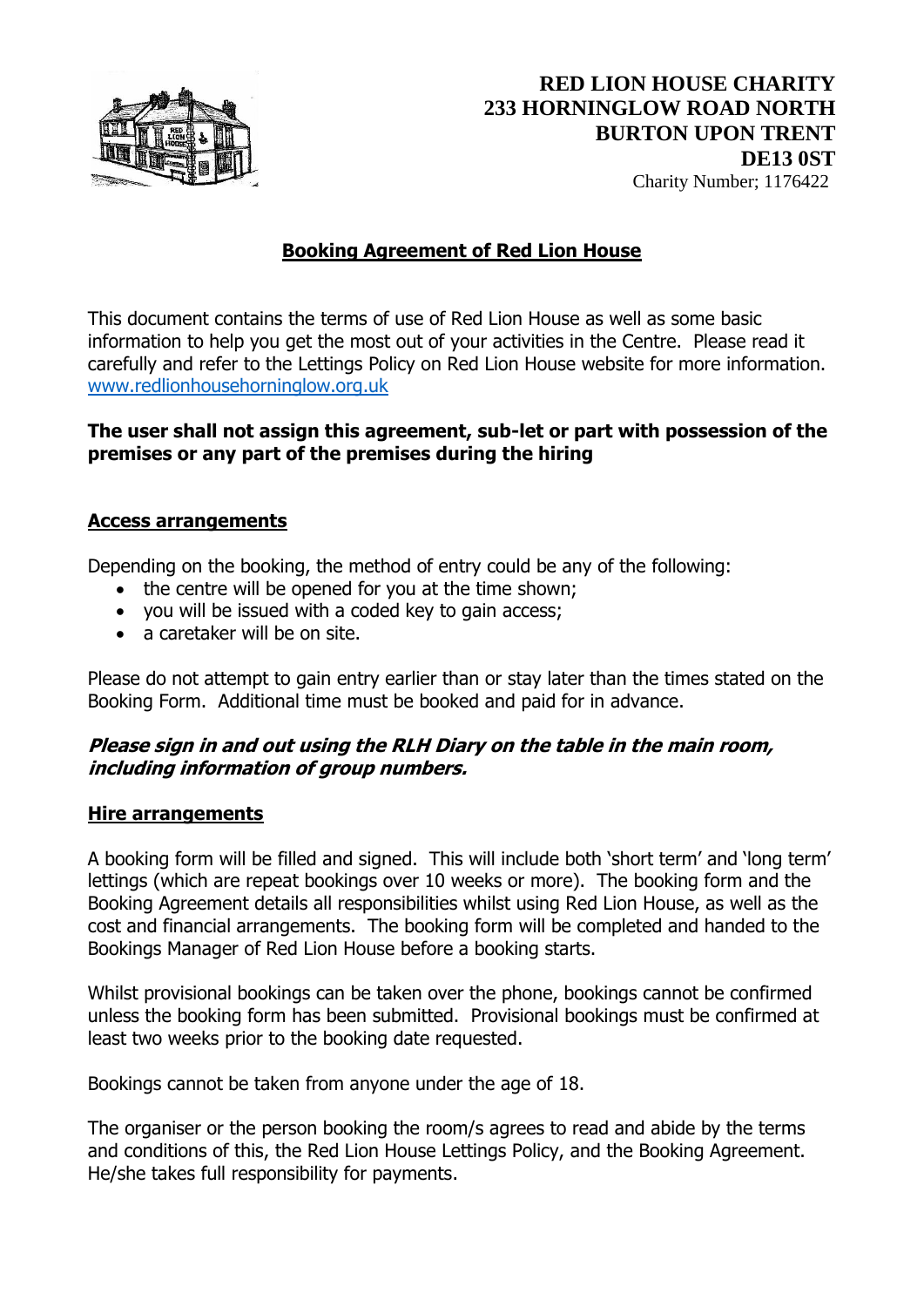## **Payment**

Both short and long term tenants will be charged on a monthly basis, in advance, during the first week of the calendar month. Repeated failure to pay on time will result in lettings arrangements being cancelled.

## **Rates**

The Trustees reserve the right to review these regularly in the light of market forces. The Trustees reserve the right to charge a deposit for one-off bookings.

## **Licensed Events**

Red Lion House is not a licensed venue.

## **Cancellations**

The organisation's named contact person must notify the Bookings Manager of cancellations a minimum of 7 days in advance in order to receive a refund (dependent on type of booking). After this time there may be a cancellation fee.

Any changes or cancellations must be received in writing, or by email. Long term users will be asked to give 28 days' notice in writing in order to terminate their lease early. Short term tenants will be asked to give at least 7 days notice, dependent on type of booking. Failure to do so will result in the user being charged at the full rate, unless it has been possible to let the room to another user at short notice. An administration fee of £20 may also be levied.

### **Security**

Your safety and security are very important to the Red Lion House Charity. Please take all reasonable care to guarantee your own safety and security and that of others by shutting doors that need not be left open and by questioning anyone who you feel should not be on the premises. At times there may be more than one group in the Centre, and all parties concerned should be made aware of this.

Fire doors must be kept clear.

Red Lion House Charity is unable to take any responsibility for loss or damage to any possessions, so please always keep valuables out of sight and take any appropriate security measures.

### **Users conduct**

All users will always be asked to show respect for all others using Red Lion House, for the staff and for the property itself. Consideration to the neighbours must be given on entering and exiting the building.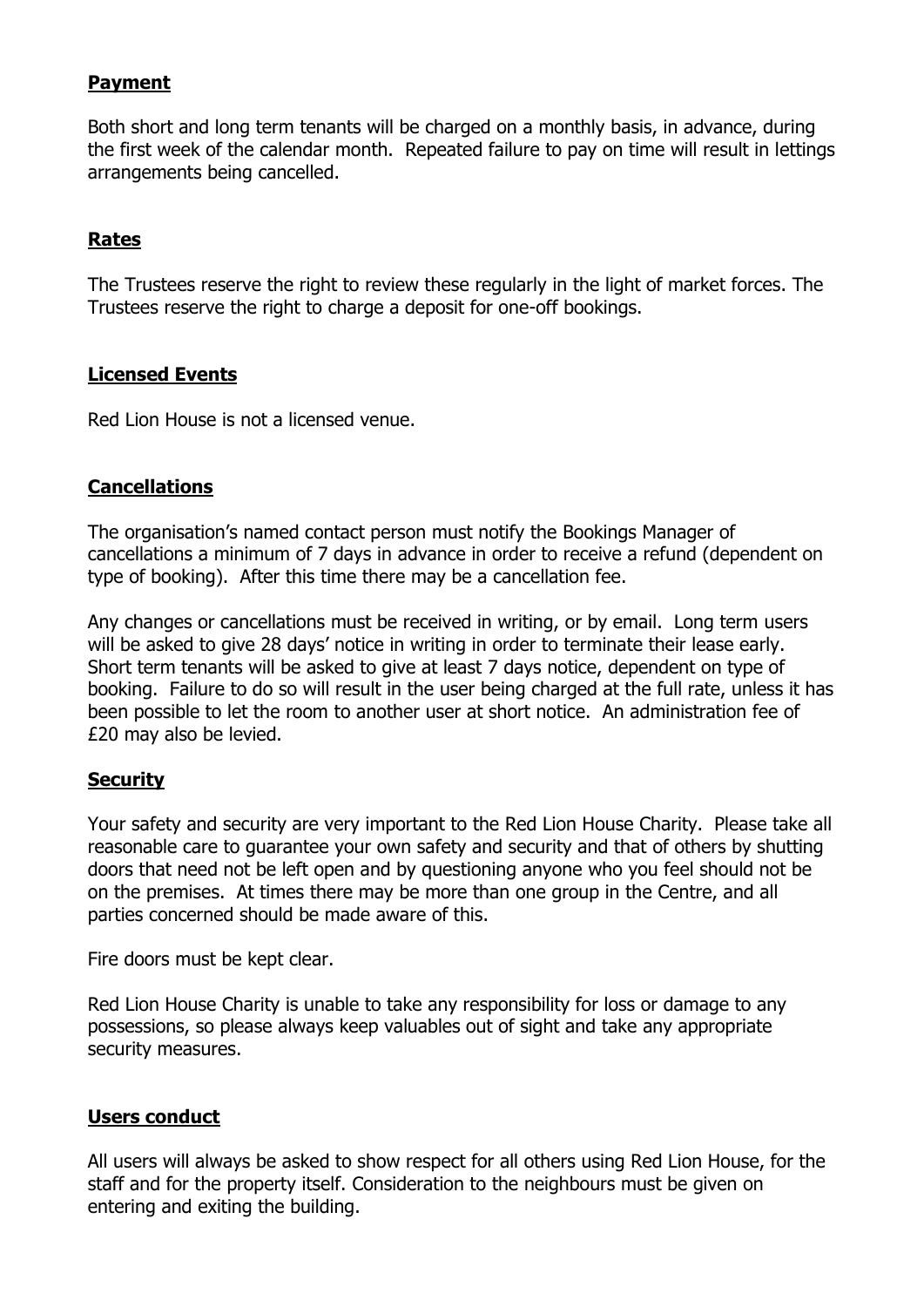Failure to meet with the requirements of the following may result in cancellation of further bookings: Safeguarding and Security Policies/Insurance/Risk Assessments.

Users must take appropriate measures to ensure the security of their guests and Centre users before any function/meeting takes place. Children must be supervised at all times. In the event of any security problem eg serious unruly behaviour or drinking to excess, which Red Lion House staff feel is posing a threat and is not being adequately dealt with by group leaders, the police will be contacted.

# **Safeguarding**

Red Lion House Charity has Safeguarding Children and Safeguarding Vulnerable Adults Policies and copies are available on the website and in the paperwork file in the kitchen. It is the user's responsibility to be aware of the contents of the policies and to ensure the protection of children and vulnerable adults attending their function/group.

- If the hirer is providing activities for children or vulnerable adults they must provide the DBS number for the designated leader of the group on the Booking Form. This is not applicable if the event is a family party.
- Regular hirers are required to have a Safeguarding Children/ Vulnerable Adults Policy, compliant with Staffordshire's Safeguarding guidelines, in place and a copy needs to be provided to the Bookings Manager at the time of booking.
- Hirers must have relevant Insurance in place and a Risk Assessment for their activity.
- Hirers must ensure that they have the appropriate adult to child ratios complying with current guidance.

### **Smoking**

In compliance with current legislation governing premises with eating facilities, smokers are required to exit the building and stand at least 15 feet away from the Centre entrance. Group leaders are responsible for informing their groups of this policy.

### **Accidents**

All accidents that occur on Red Lion House premises, no matter how minor, should be recorded in the **accident book** which is located in the kitchen with the First Aid kit. The completed record should be brought to the attention of the Health and Safety Trustee, Mr Roy Sutton.

#### **Insurance**

You are responsible for the safety of your group. The charity has Public Liability Insurance but it is the responsibility of all groups/individuals to ensure this is adequate cover for their particular activities.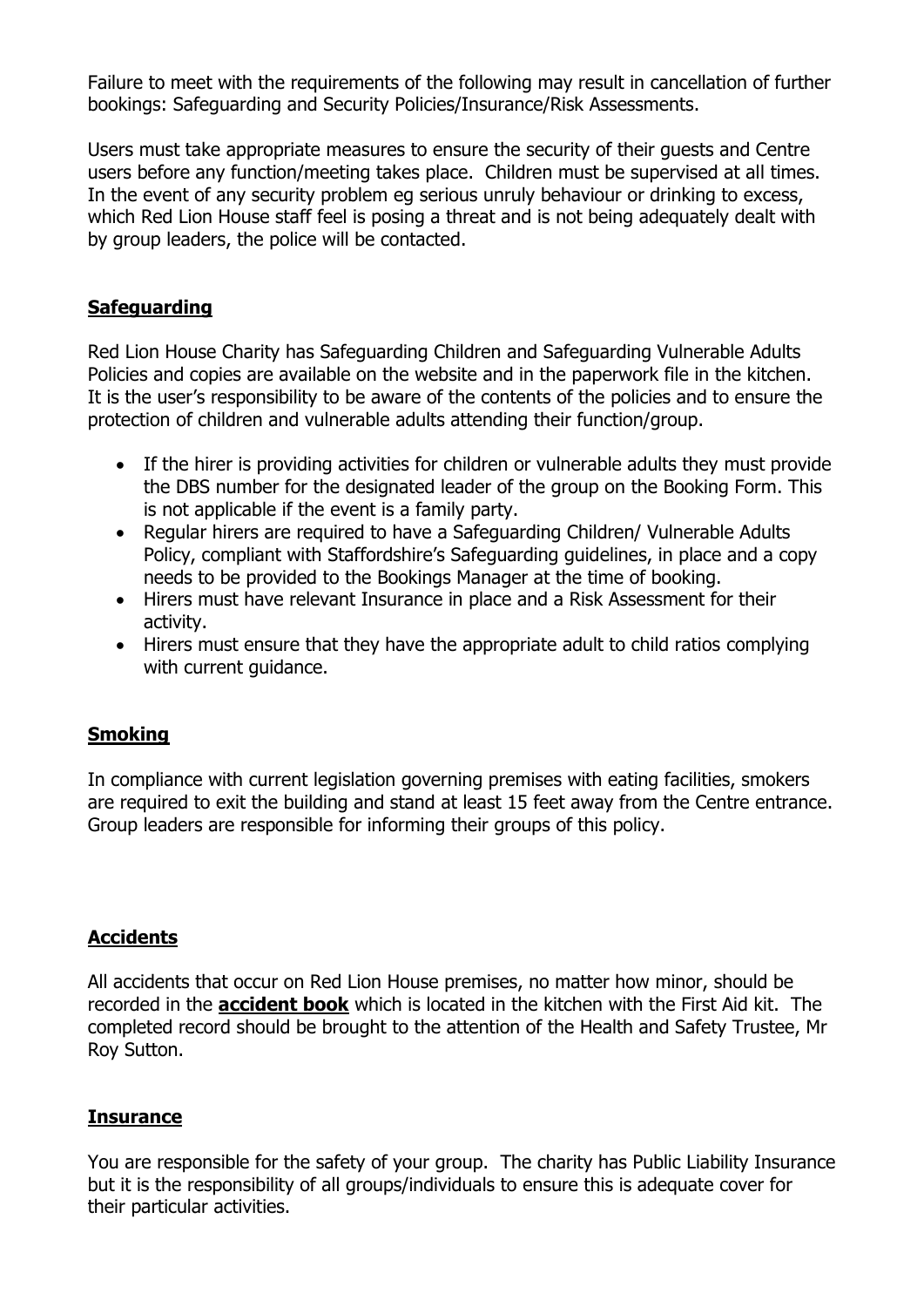## **Emergency Procedure**

Instructions in the event of an emergency, such as fire, will be displayed in each room. Please read them and check that you know where the exits from the building are. Bookings with large numbers or vulnerable people, should organise a suitable number of appropriate adults to assist in an emergency. It is your responsibility to know who is in your group and you should keep a record of those present. Except for birthday candles, no candles may be used on the premises unless discussed with a nominated Trustee first.

## **Kitchen and Food Preparation**

If you are arranging your own catering you must ensure you comply with all relevant Health and Safety/Food Hygiene regulations. We advise all those using caterers to use a registered food business with a 4 or 5 Food Hygiene Rating. This will help to protect you and your guests.

Children are only to be allowed in the kitchen area under adult supervision and if this is recorded in the Risk Assessment for that group.

## **Recycling and Rubbish**

Bins for recycling are available. All non-recyclable waste must be removed from the premises. If you are catering for your group e.g. a party, then you must bring your own black bin sacks and take your non-recyclable waste away with you.

### **Equipment**

The user will have use of the facilities within the premises, not including use of equipment belonging to other users. The use of the kitchen for full catering will incur an extra charge. Any equipment owned and used by the group must be regularly maintained and maintenance records kept. Any electrical equipment must have a current Portable Appliance Test certificate. The use of portable gas equipment is strictly forbidden. Groups are required to provide Red Lion House staff with copies of the above documents on request.

The user is responsible for the safe custody of articles brought onto the premises and for the damage to or loss of any property, article or things placed or left upon the premises by persons brought into the building by the hirer.

### **Cleaning and Damage**

Please ensure you leave rooms clean and tidy. A brush, dustpan and mop will be available for your use. Please report any damage in the **damages book** which is located in the kitchen. The completed record should be brought to the attention of the Bookings Manager Mrs Helen Hickman.